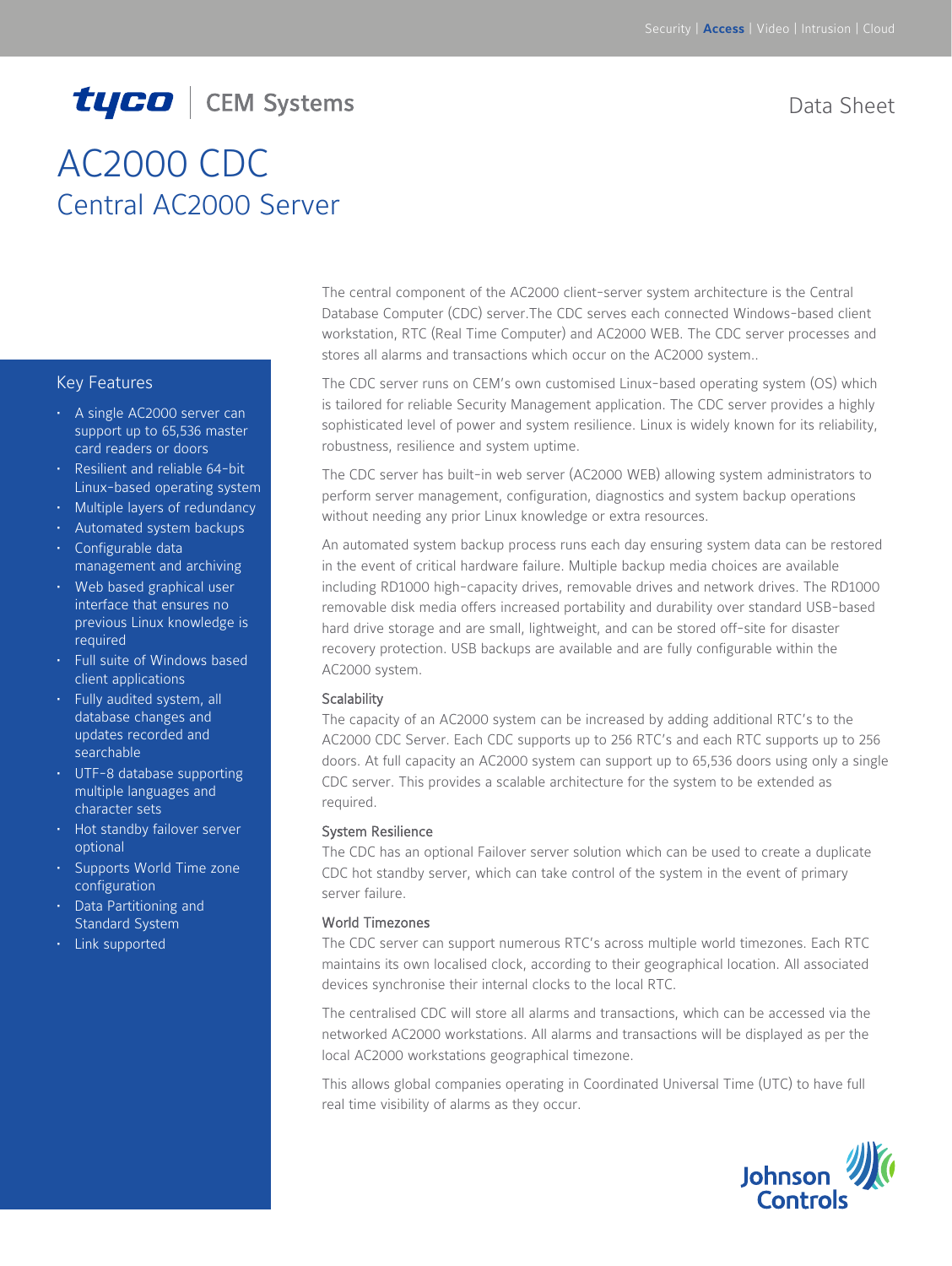

### AC2000 System Topology



## Recommended High-End CDC Specification

| Processor Type htel® Xeon® E5-2620              |  |
|-------------------------------------------------|--|
| Processor Speed 2.26 GHz                        |  |
| Internal Cache 8 MB                             |  |
| Standard Memory 8 GB                            |  |
| Internal Hard Drive 4x146GB SAS 10k HD hot plug |  |
| Hard Drive Controller RAID 5 with hot-spare     |  |
| Optical Drive Type 16 x DVD +/- RW              |  |
| Backup Device RD1000 Removable Disk Storage     |  |
|                                                 |  |
|                                                 |  |

### Recommended Minimum CDC Specification

| Processor Type Intel® Xeon® 2120                     |  |
|------------------------------------------------------|--|
| Processor Speed 3 GHz                                |  |
| Internal Cache 8 MB                                  |  |
| Standard Memory 4 GB                                 |  |
| Internal Hard Drive 1 x160GB 7200rpm SATA hard drive |  |
| Hard Drive Controller No RAID                        |  |
| Optical Drive Type 16 x DVD +/- RW                   |  |
| Backup Device USB (Minimum 8GB recommended)          |  |
|                                                      |  |